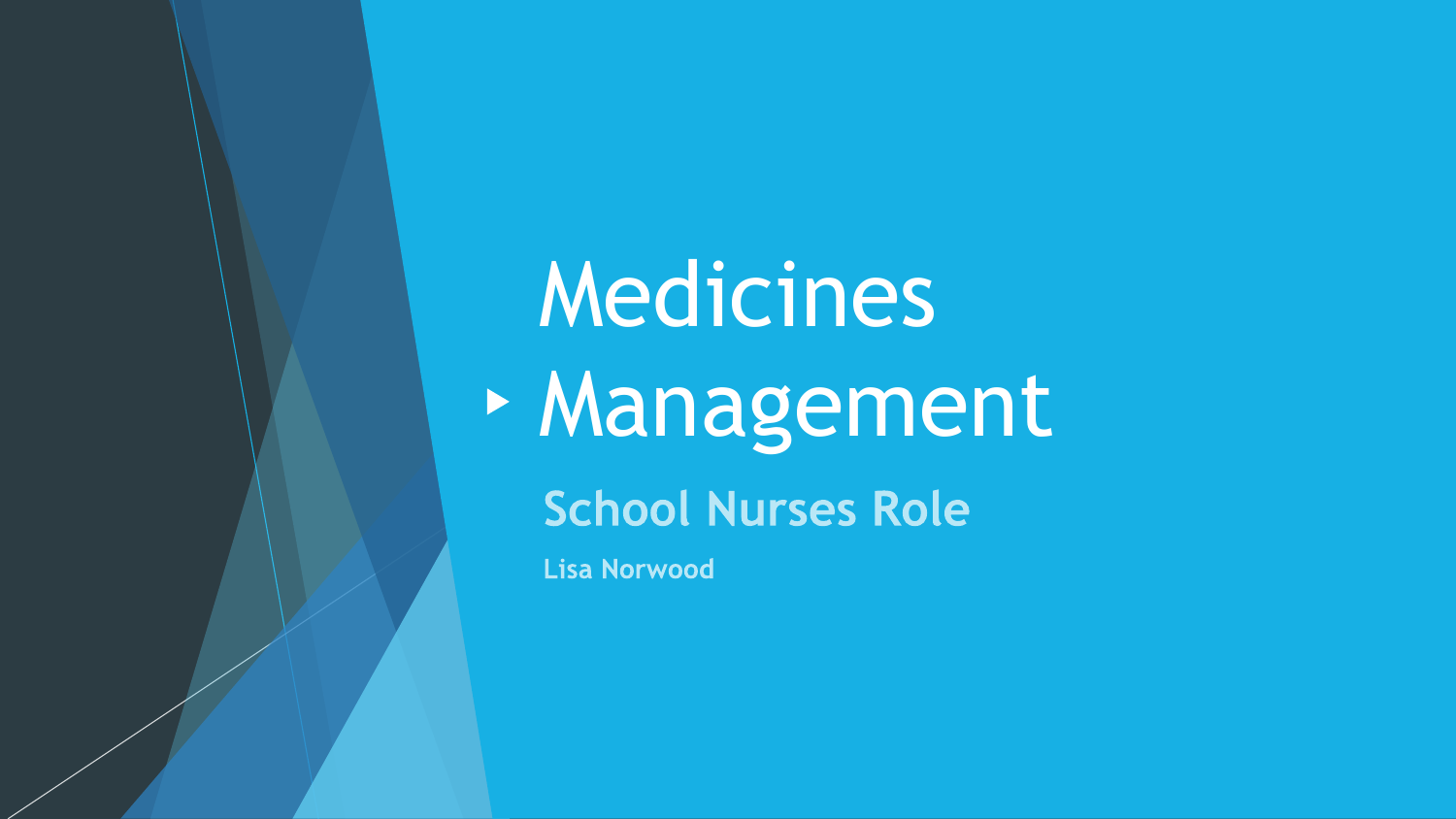# Supporting a child in school with a complex medical need.

Pupils at school with medical conditions should be properly supported so that they have full access to education, including school trips and physical education.

Governing bodies must ensure that arrangements are in place in schools to support pupils at school with medical conditions.

Governing bodies should ensure that school leaders consult health and social care professionals, pupils and parents to ensure that the needs of children with medical conditions are properly understood and effectively supported.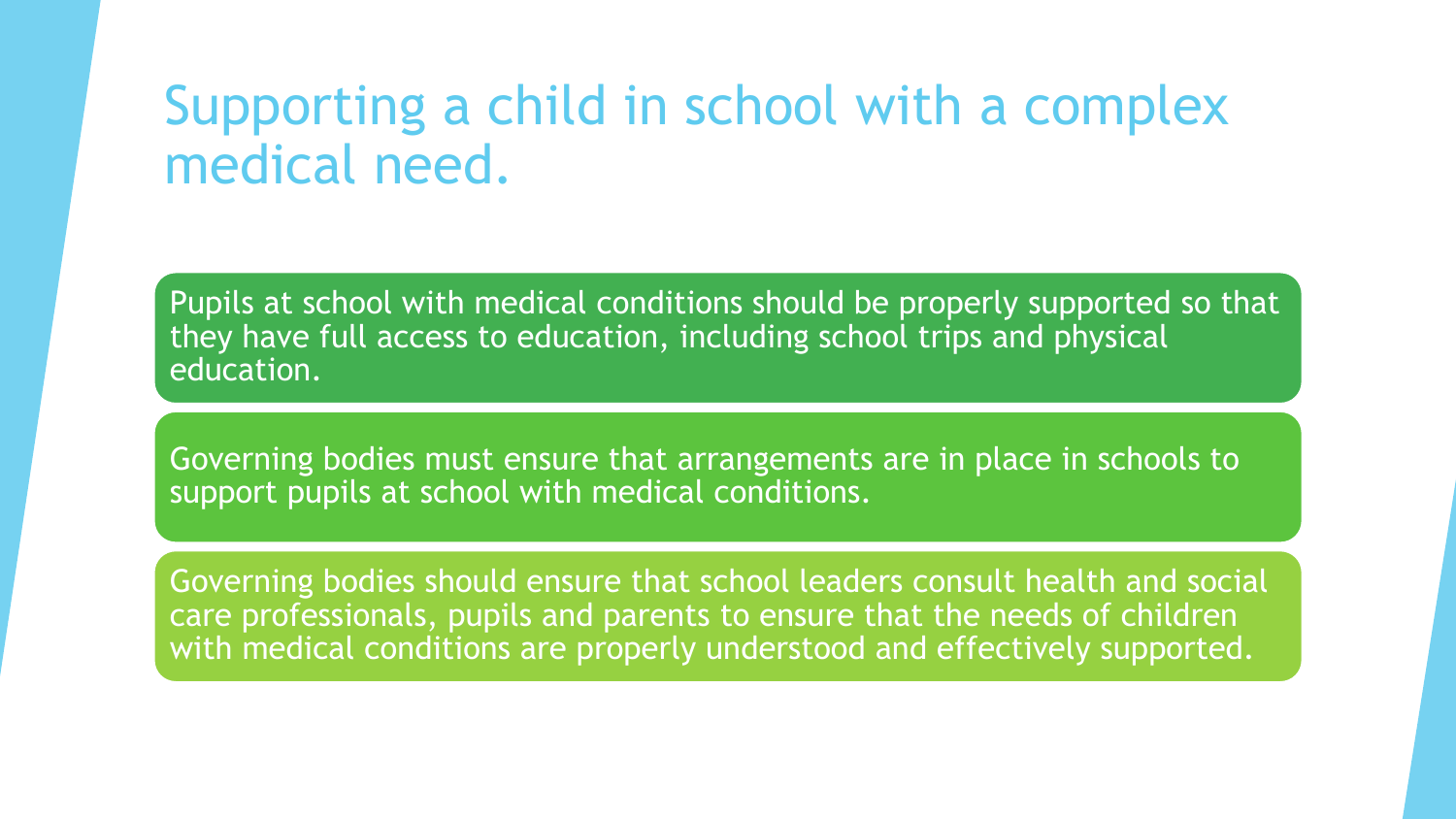**Special** educational needs and disability (SEND) code of practice

 Some children with medical conditions may be considered to be disabled under the definition set out in the Equality Act 2010. Where this is the case governing bodies must comply with their duties under that Act. Some may also have special educational needs (SEN) and may have a statement, or Education, Health and Care (EHC) plan which brings together health and social care needs, as well as their special educational provision.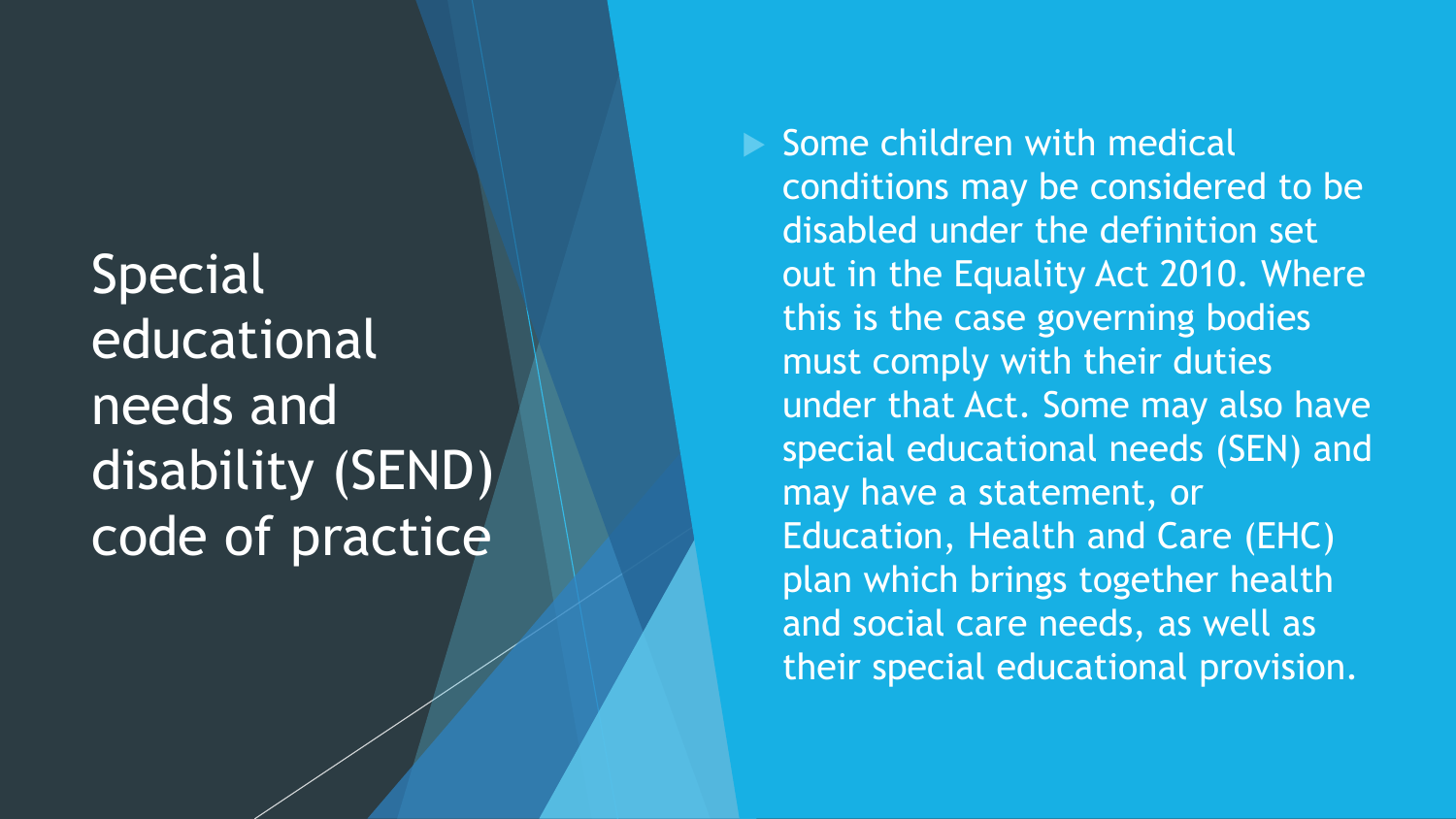**Special** educational needs and disability (SEND) code of practice

 under part 3 of the Children and Families Act 2014. For pupils who have medical conditions that require EHC plans, compliance with the SEND code of practice is required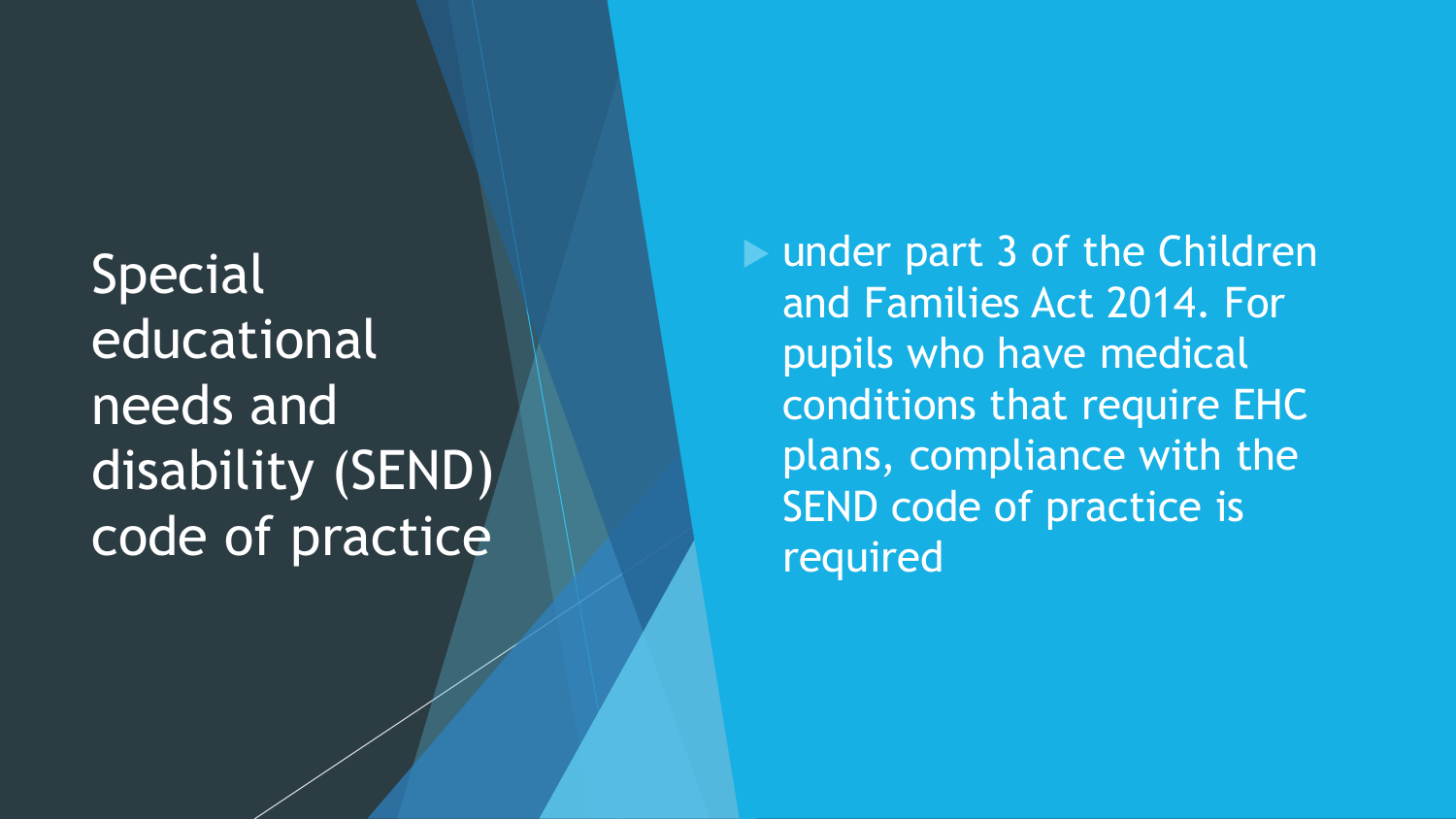# Governing Bodies

- Governing bodies must make arrangements to support pupils with medical conditions in school, including making sure that a policy for supporting pupils with medical conditions in school is developed and implemented.
- $\blacktriangleright$  They should ensure that sufficient staff have received suitable training and are competent before they take on responsibility to support children with medical conditions.

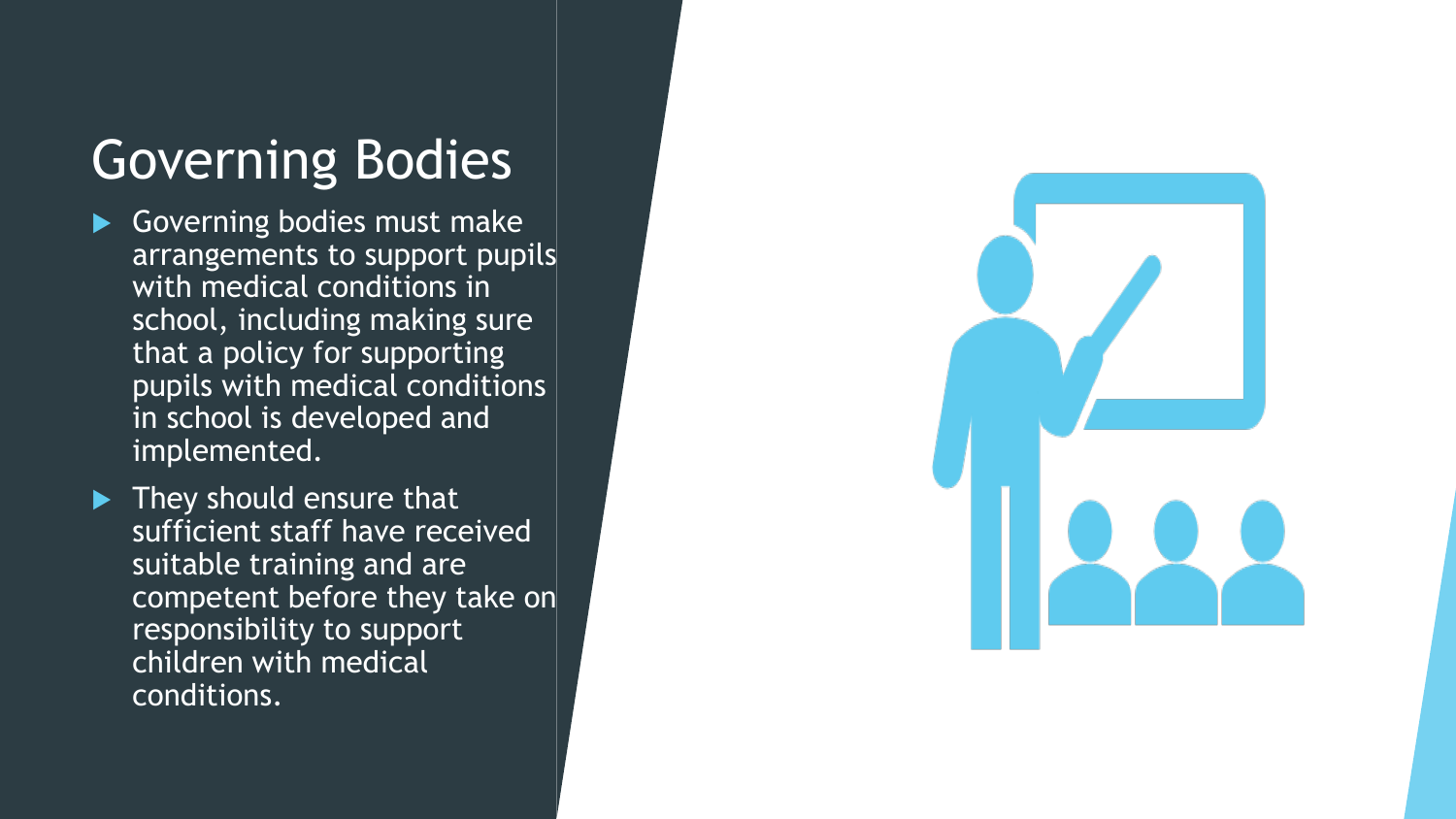### School Care Plan

- Governing bodies should ensure that the school's policy covers the role of individual healthcare plans, and who is responsible for the development
- $\triangleright$  Partnership working between school staff, healthcare professionals (and, where appropriate, social care professionals), local authorities, and parents and pupils will be critical.
	- The governing body should ensure that plans are reviewed at least annually, or earlier if evidence is presented that the child's needs have changed.
	- *Must be developed with the child's best interests in mind and ensure that the school assesses and manages risks to the child's education, health and social wellbeing, and minimises disruption*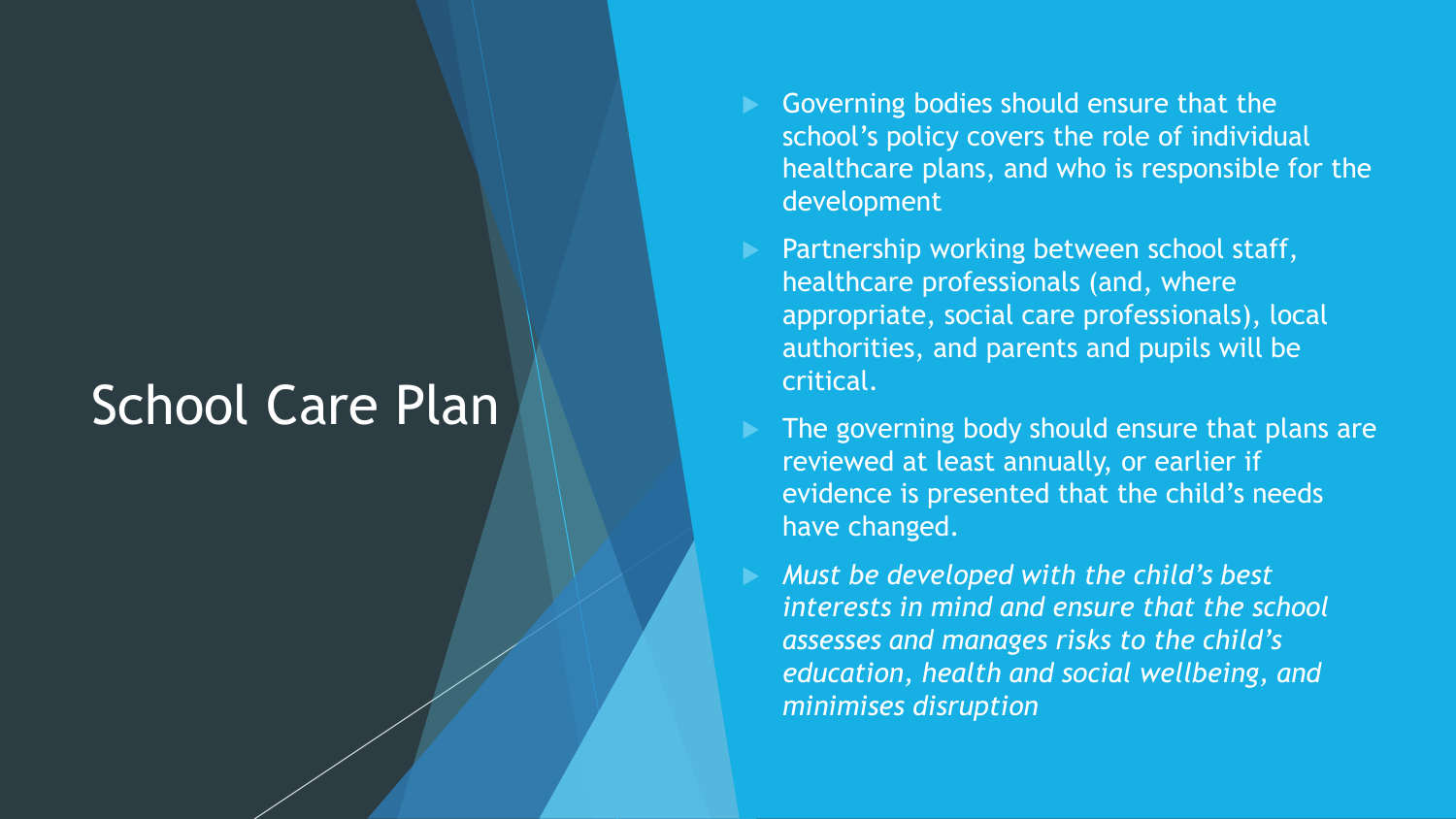# The role of school nurses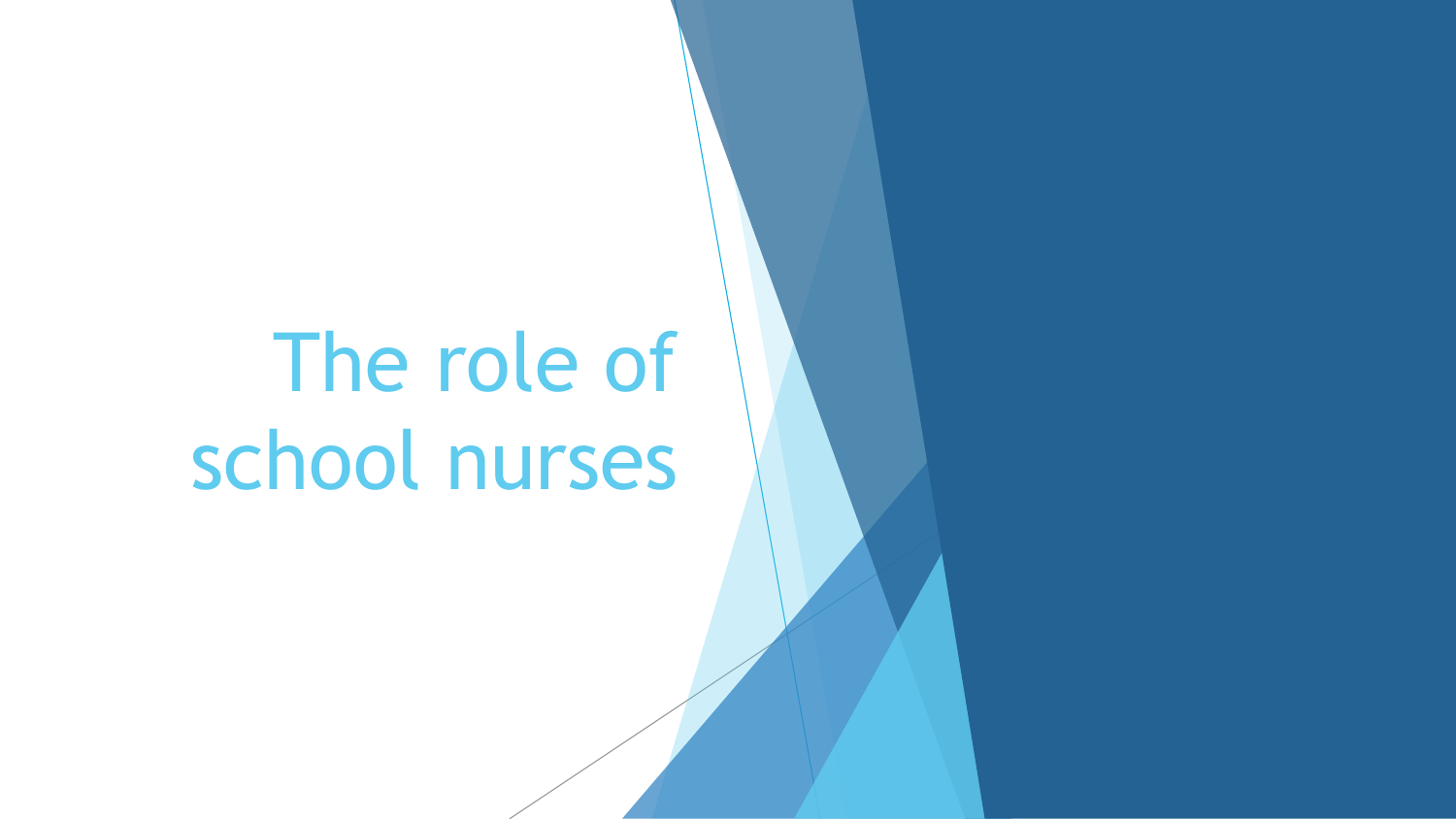# **School Nurses main roles:**

- To give confidential advice and care to children, young people and parents or carers
- To support children & young people to look after their physical and emotional health
- To direct children, young people & their families to the right services
- To guide and support children & young transitioning into secondary education and adult services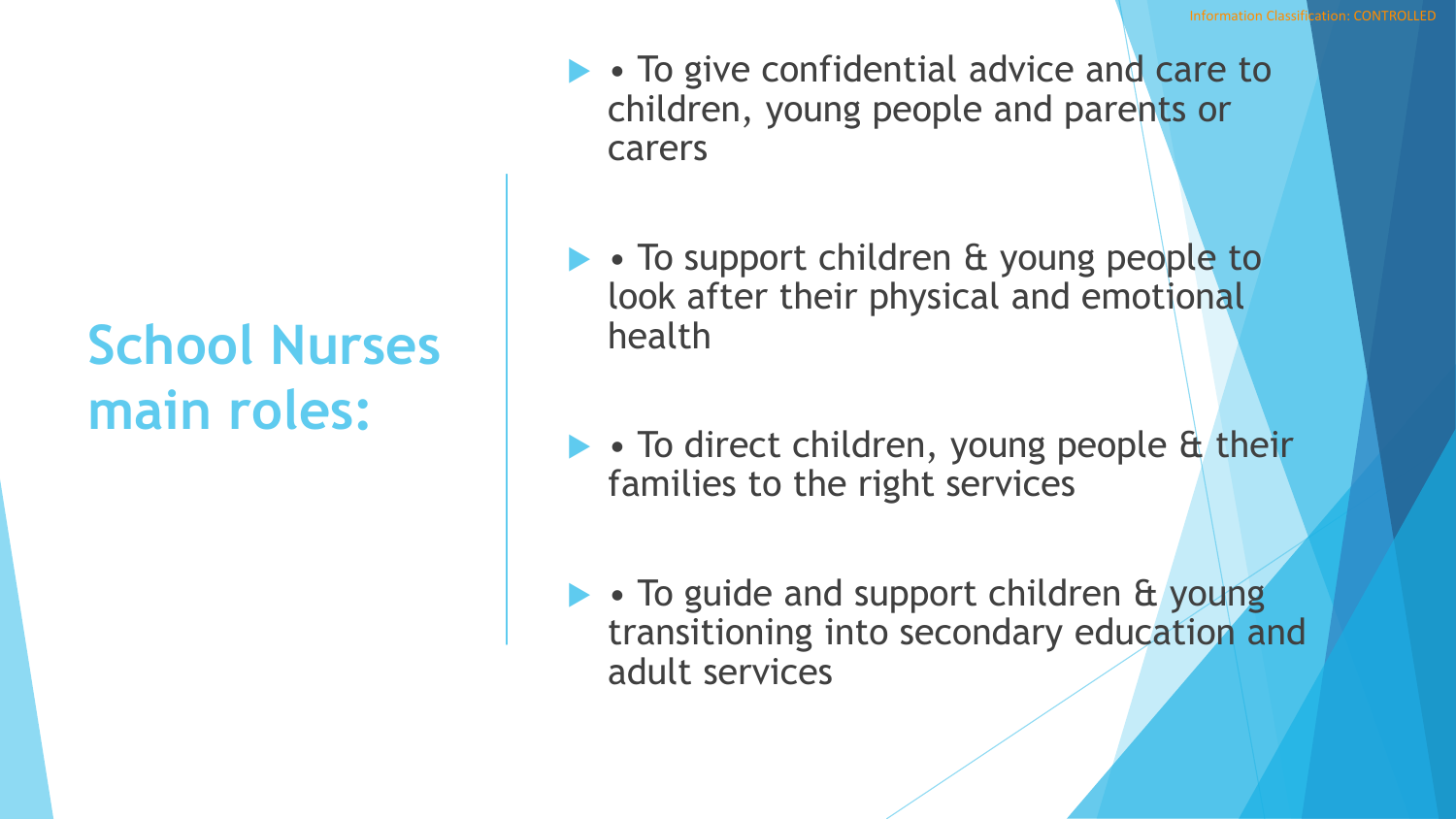As trained school nurses we can provide health expertise that will inform school policies, procedures & recommended staff training

| <b>Advise</b> | Advise on implementing the Medicines<br><b>Management Policy and associated</b><br>guidance                                                                                                 |
|---------------|---------------------------------------------------------------------------------------------------------------------------------------------------------------------------------------------|
|               |                                                                                                                                                                                             |
| <b>Advise</b> | Advise schools on appropriate and<br>relevant training for educational staff.                                                                                                               |
|               |                                                                                                                                                                                             |
| Identify      | Identify the right health care professionals<br>(including GPs and pediatricians to support a<br>child's health needs in school and that the<br>appropriate health care plans are in place. |
|               |                                                                                                                                                                                             |
| Contribute    | Contribute to identifying the health needs of<br>the school population by undertaking a yearly<br>health needs assessment.                                                                  |
|               |                                                                                                                                                                                             |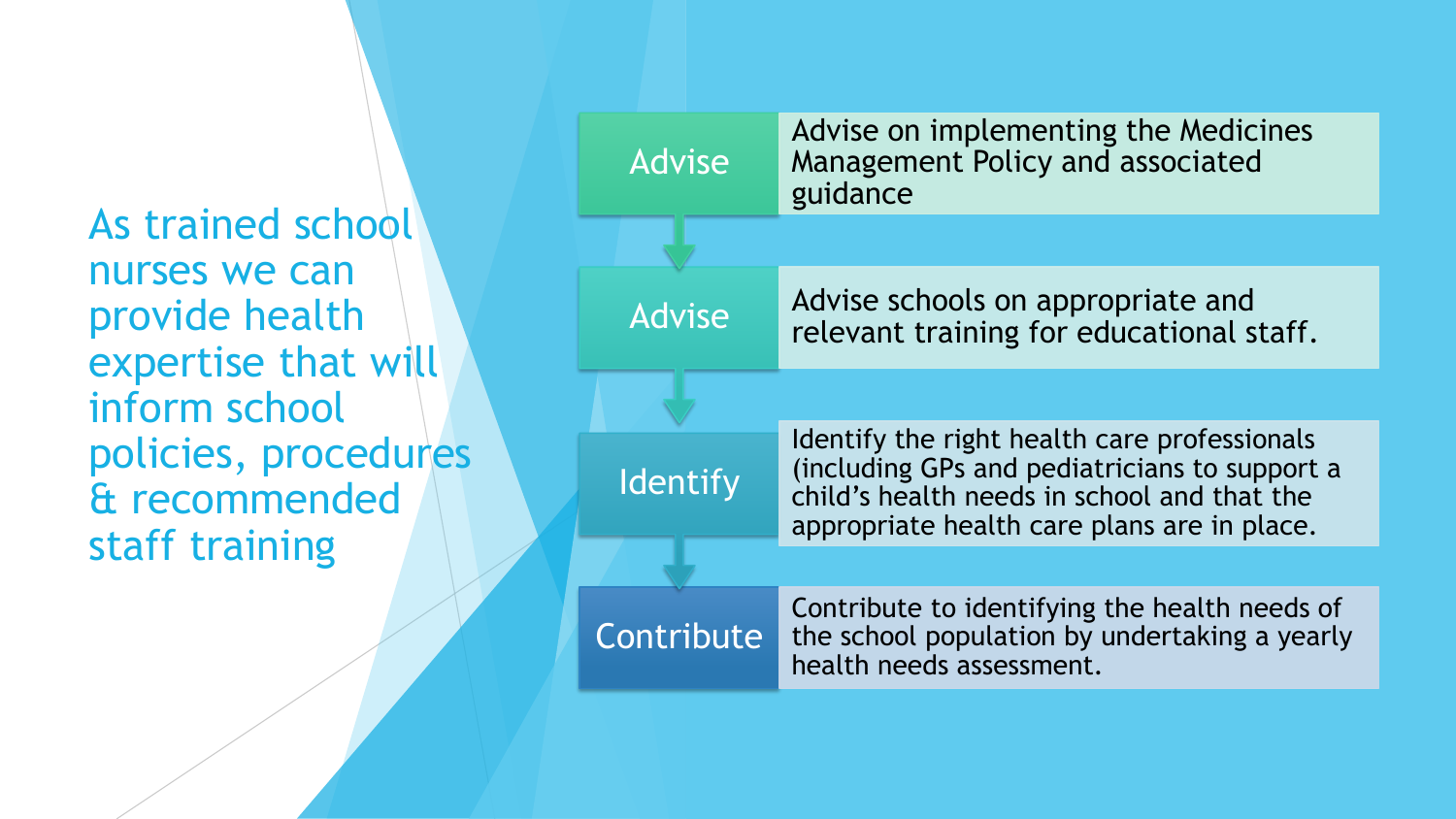Using health knowledge and expertise school nurses can work with & advise teachers & schools

- Assist pupils and their families get the right health advice and support at the right time.
- ▶ Liaise with specialist local health teams who may be able to provide support in schools for children with particular conditions (e.g. diabetes, epilepsy).
- Responsible for notifying the school when a known child to SN service, has been identified as having a medical condition which will require support in school.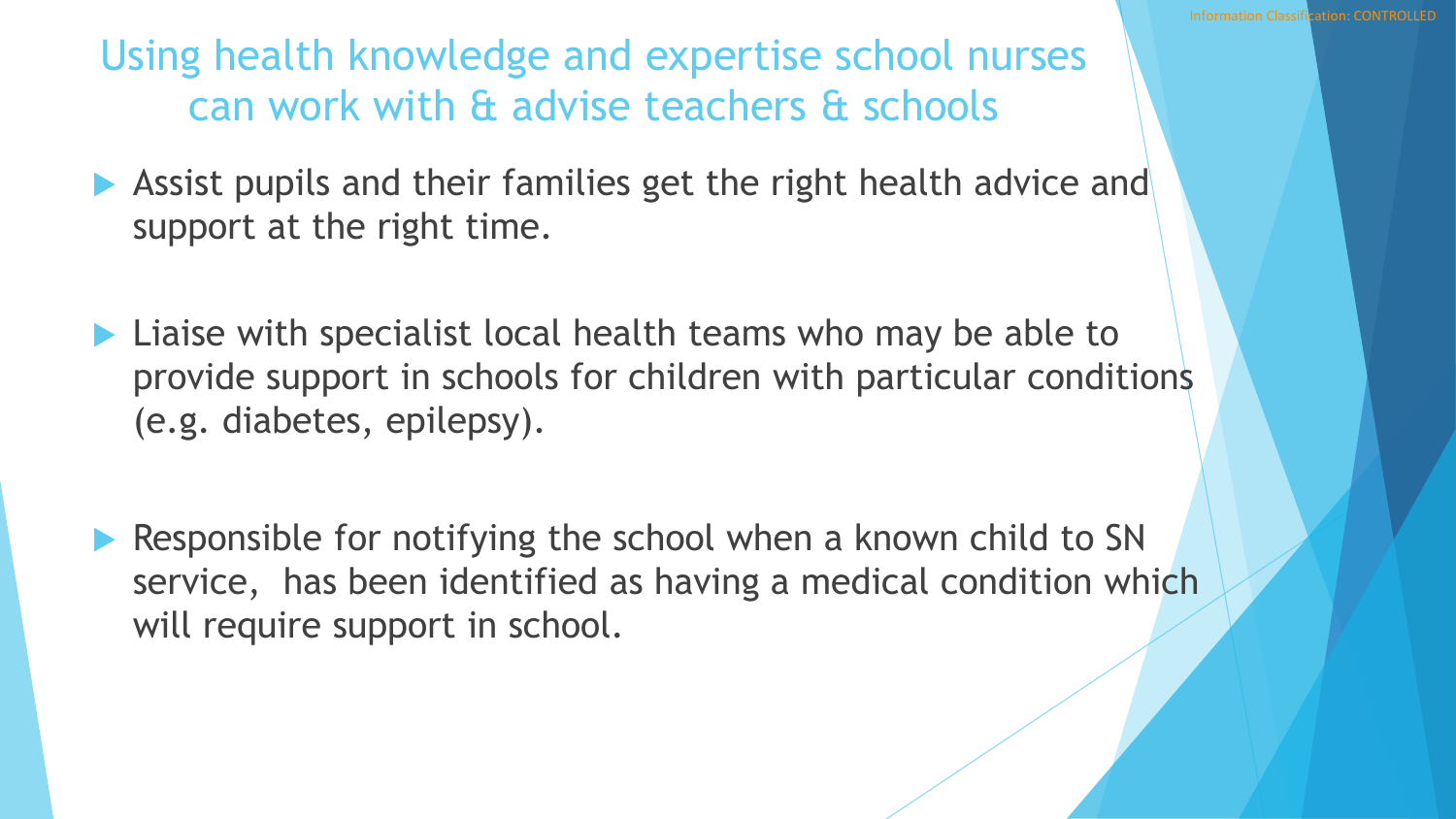#### Other providers of health services (healthcare professional such as specialist and children's community nurses)

- should co-operate with schools that are supporting children with a medical condition, including appropriate communication, liaison with schools and where appropriate school nurses,
- **Alleq as well as participating in locally developed outreach and training. Other health** service providers can provide valuable support, information, advice and guidance to schools, and their staff, to support children with medical conditions at school.
- The relevant healthcare professional should be able to advise on training that will help ensure that all medical conditions affecting pupils in the school are understood fully. This includes preventative and emergency measures so that staff can recognise and act quickly when a problem occurs.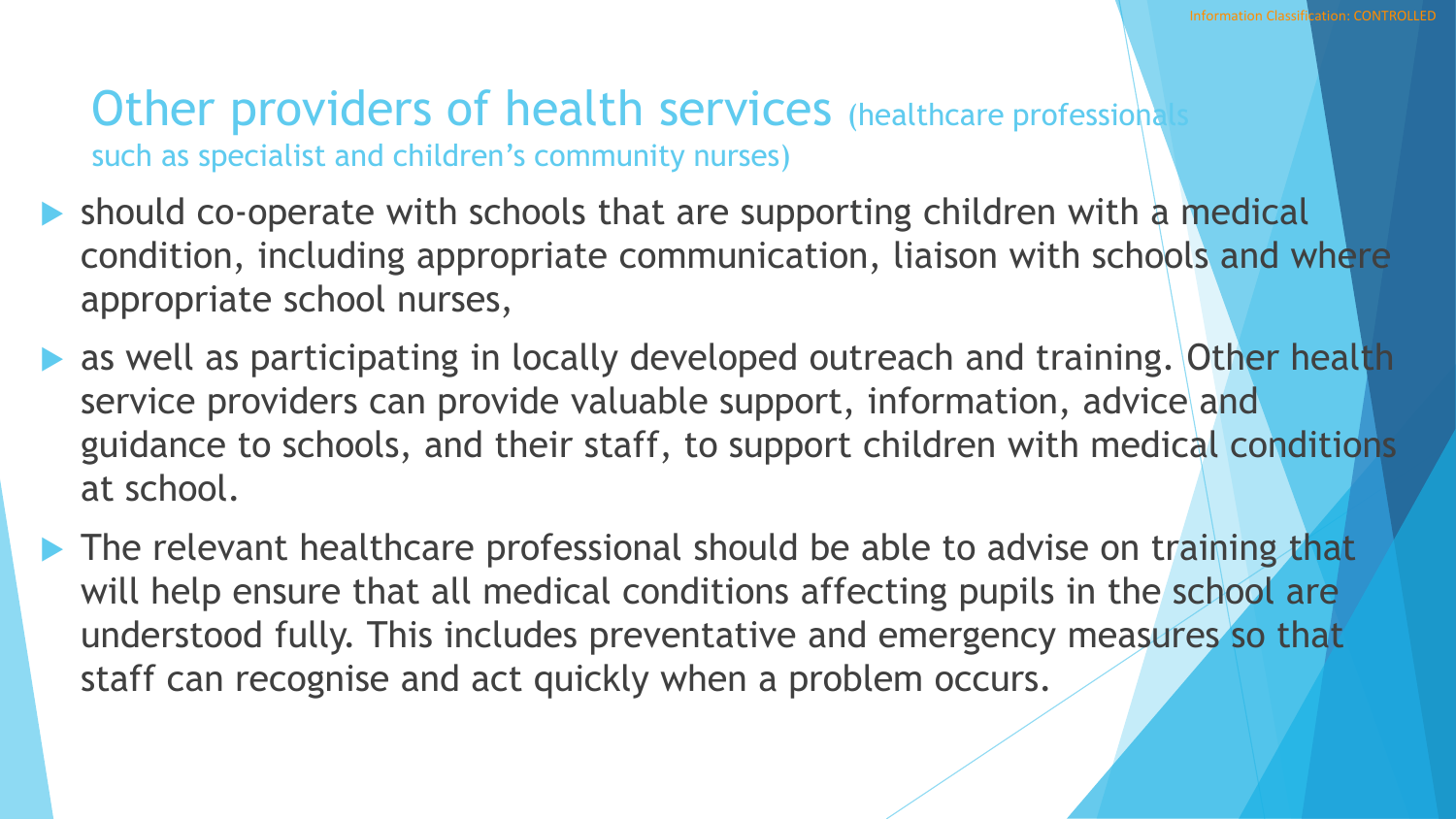Limitations of **Cornwall** School Nursing **There is no current training or** commissioning arrangement for Cornwall SN's to provide training and/or confirmation of competency for education staff.

School nurses do not do 1<sup>st</sup> Aid, give medicines or injections.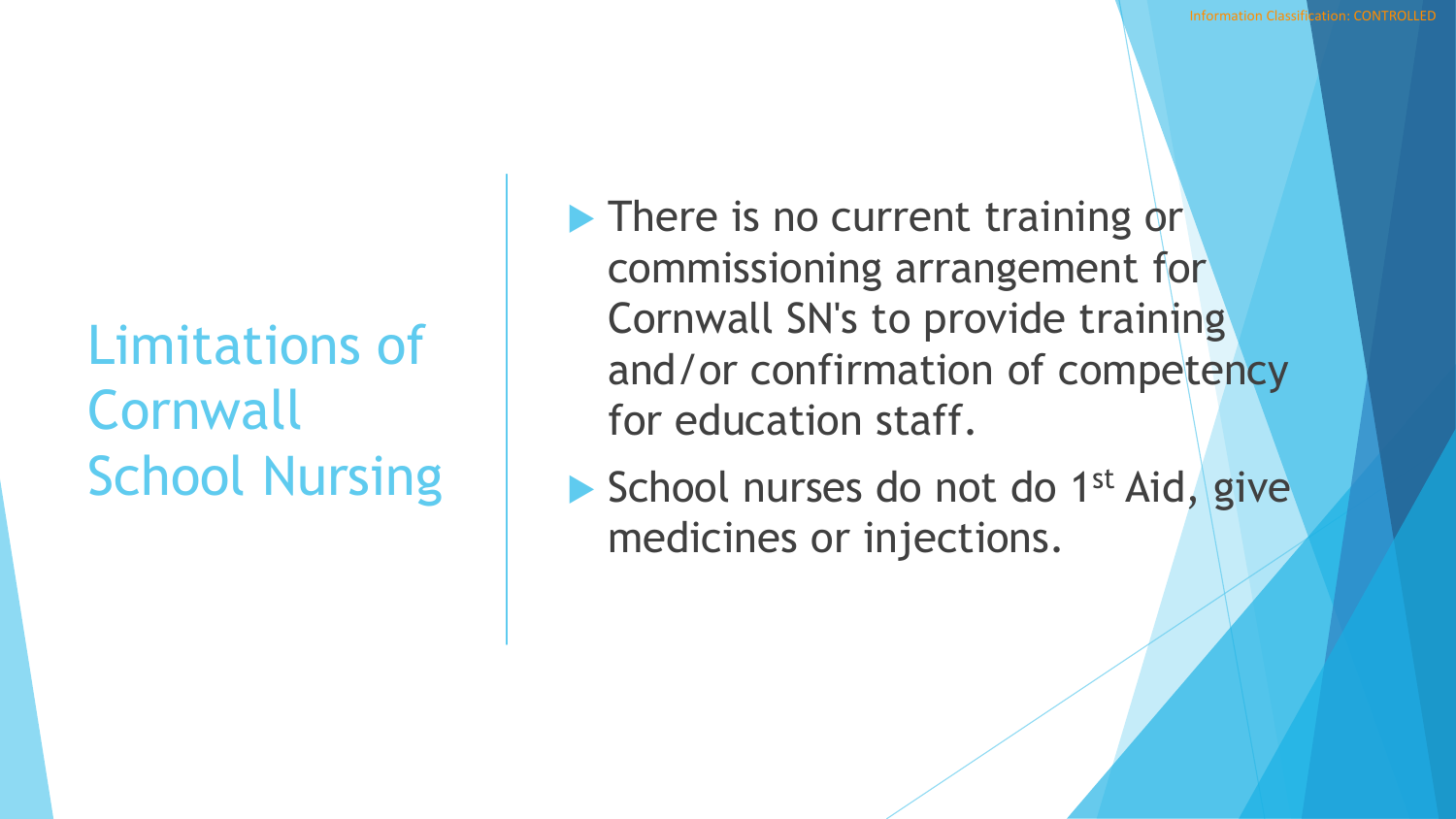# **Auto-Injector Pen Demonstrators**

- ▶ Unfortunately, we will no longer be offering demonstrations for auto injectors, but are still able to offer advice, support & liaison with anaphylaxis and care plans as required.
- All schools will have to ensure they still obtain Annual Training and know how to use auto injectors, so this should enable staff to feel confident in their roles. If staff feel they would benefit from practicing they can still obtain the demonstrators from the brands themselves. We believe they are sent out free of charge, while asking for the postage & packaging.

[www.jexts.co.uk](http://www.jexts.co.uk/) [www.epipen.co.uk](https://eur03.safelinks.protection.outlook.com/?url=http://www.epipen.co.uk/&data=02|01|Debbie.Esien@cornwall.gov.uk|a252647066d649e45c4208d811ff4834|efaa16aad1de4d58ba2e2833fdfdd29f|0|0|637279135422351365&sdata=Z7r4OFemPdWfrF/4d/H8AVWX6DAAK0UchCtZbPpy5A4%3D&reserved=0) [www.emerade.co.uk](https://eur03.safelinks.protection.outlook.com/?url=http://www.emerade.co.uk/&data=02|01|Debbie.Esien@cornwall.gov.uk|a252647066d649e45c4208d811ff4834|efaa16aad1de4d58ba2e2833fdfdd29f|0|0|637279135422351365&sdata=eb8dgqwqrUT/dXVbDDPUEJwPPEYCqWsou8DON4aIao4%3D&reserved=0)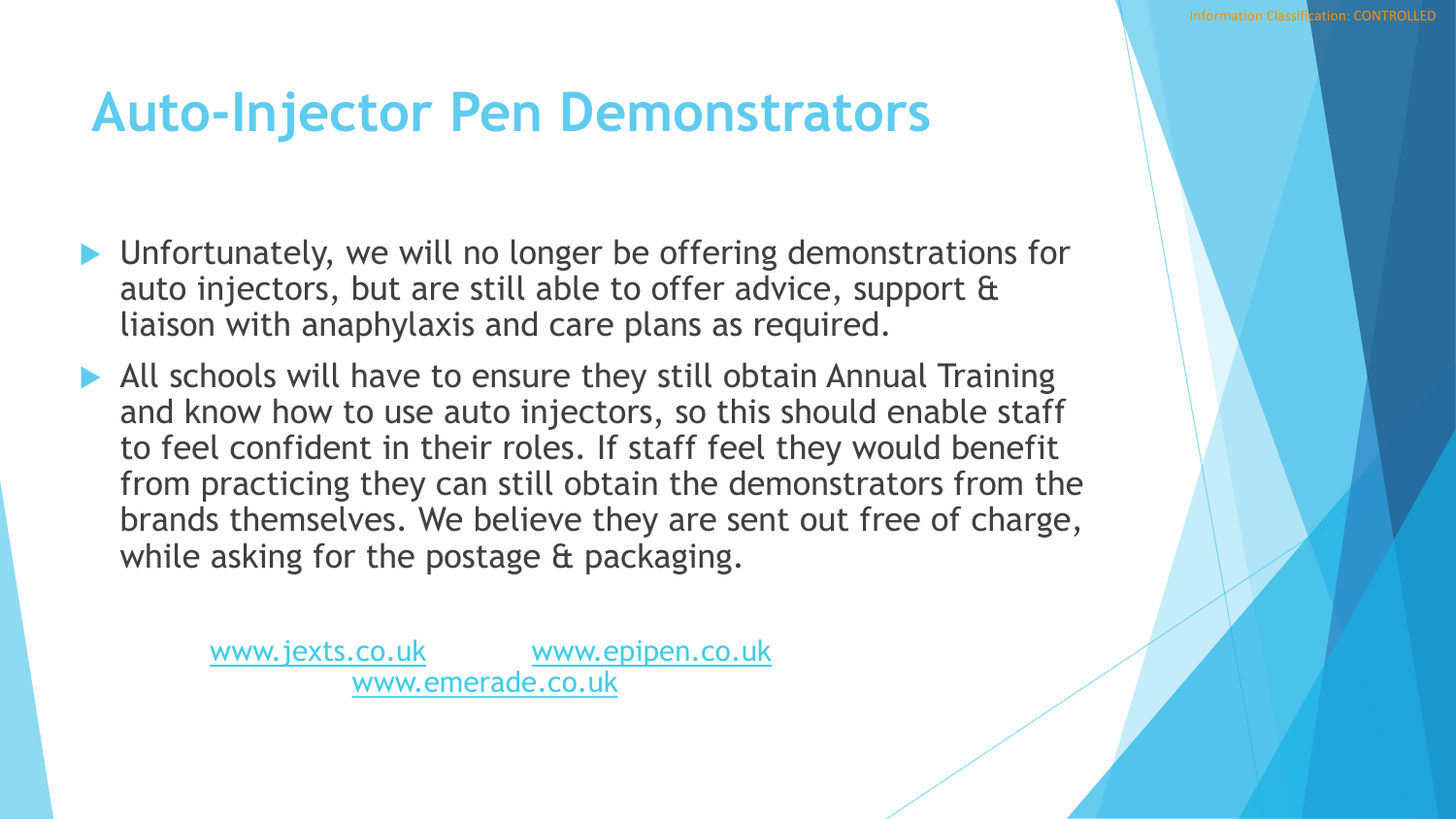### We can help children their families and schools ensure children receive support.

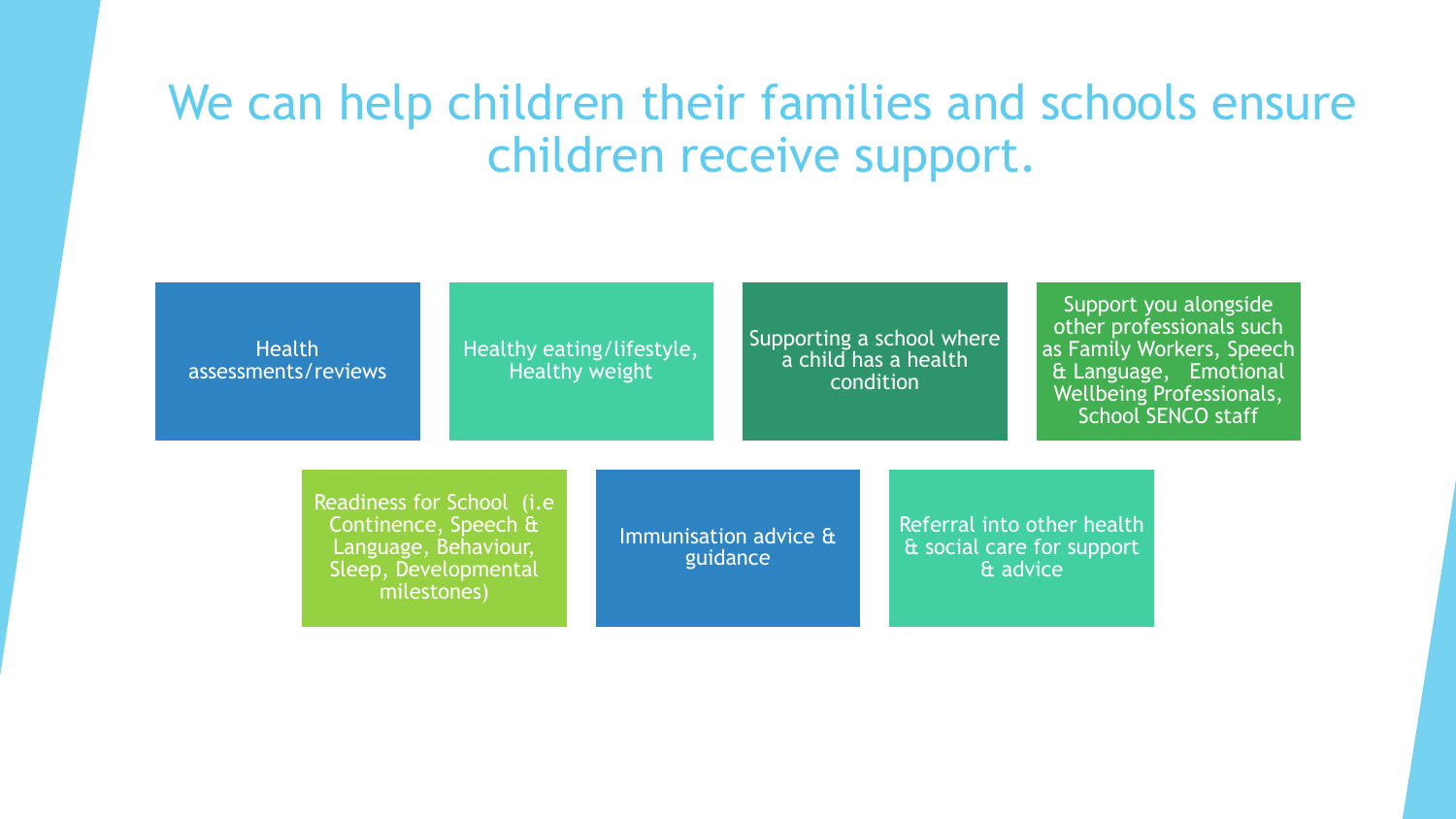**How to contact the School Nurse**   *You can request a health assessment anytime for a child by referring via the Early Help Hub for an appointment.*

 *For advice about self referral, please access [www.cornwall.gov.uk/early](http://www.cornwall.gov.uk/early) help, or email [earlyhelphub@cornwall.gov.uk](mailto:earlyhelphub@cornwall.gov.uk) or tel: 01872 322277.*

 $\blacktriangleright$  For more basic advice, guidance, signposting about a child's health the **School Nursing & Health Visiting Advice Line on : 01872 322779**

**[hvsnadvice@cornwall.gov.uk](mailto:hvsnadvice@cornwall.gov.uk)**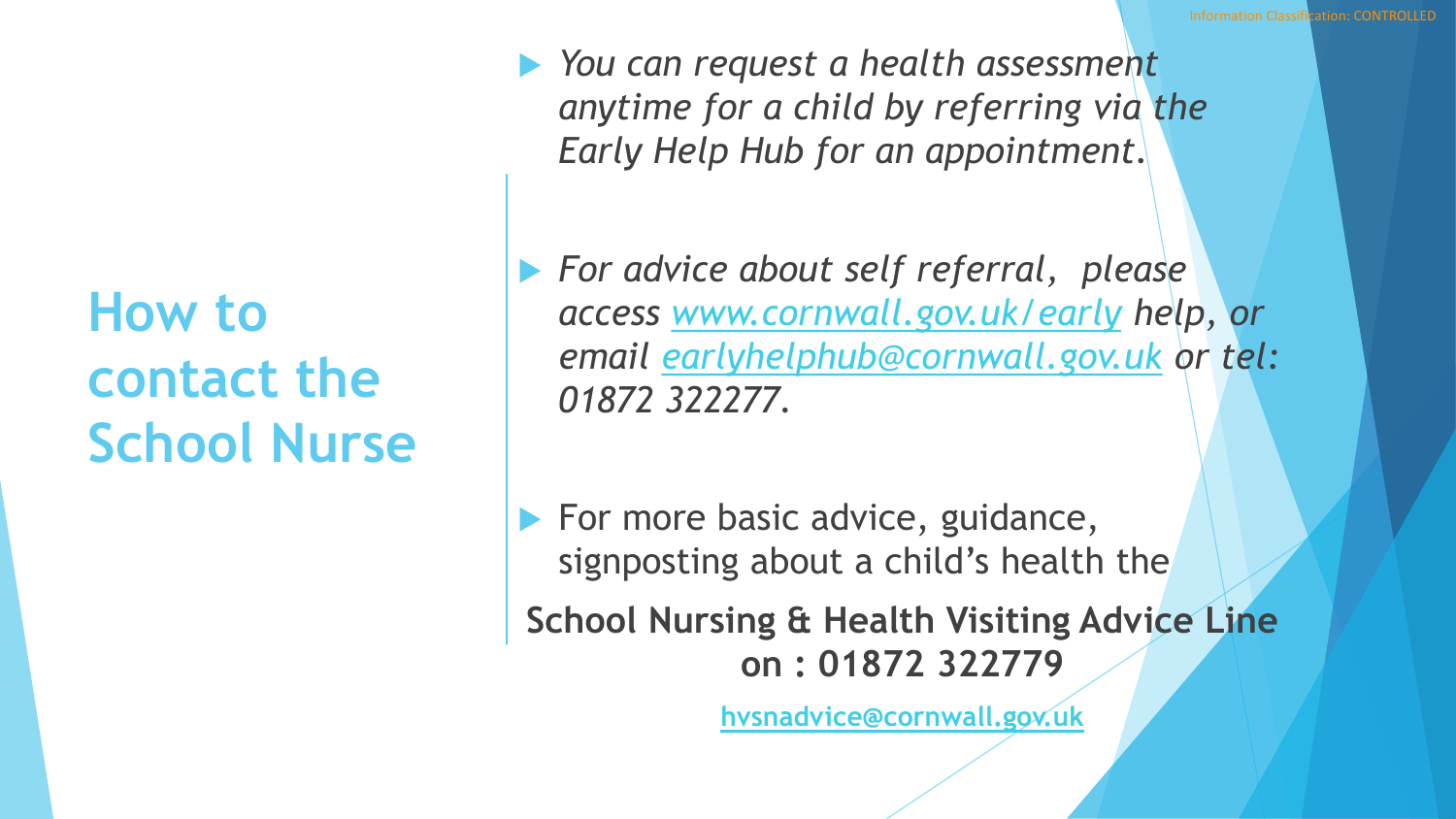ASSOCIATED GUIDANCE & TRAINING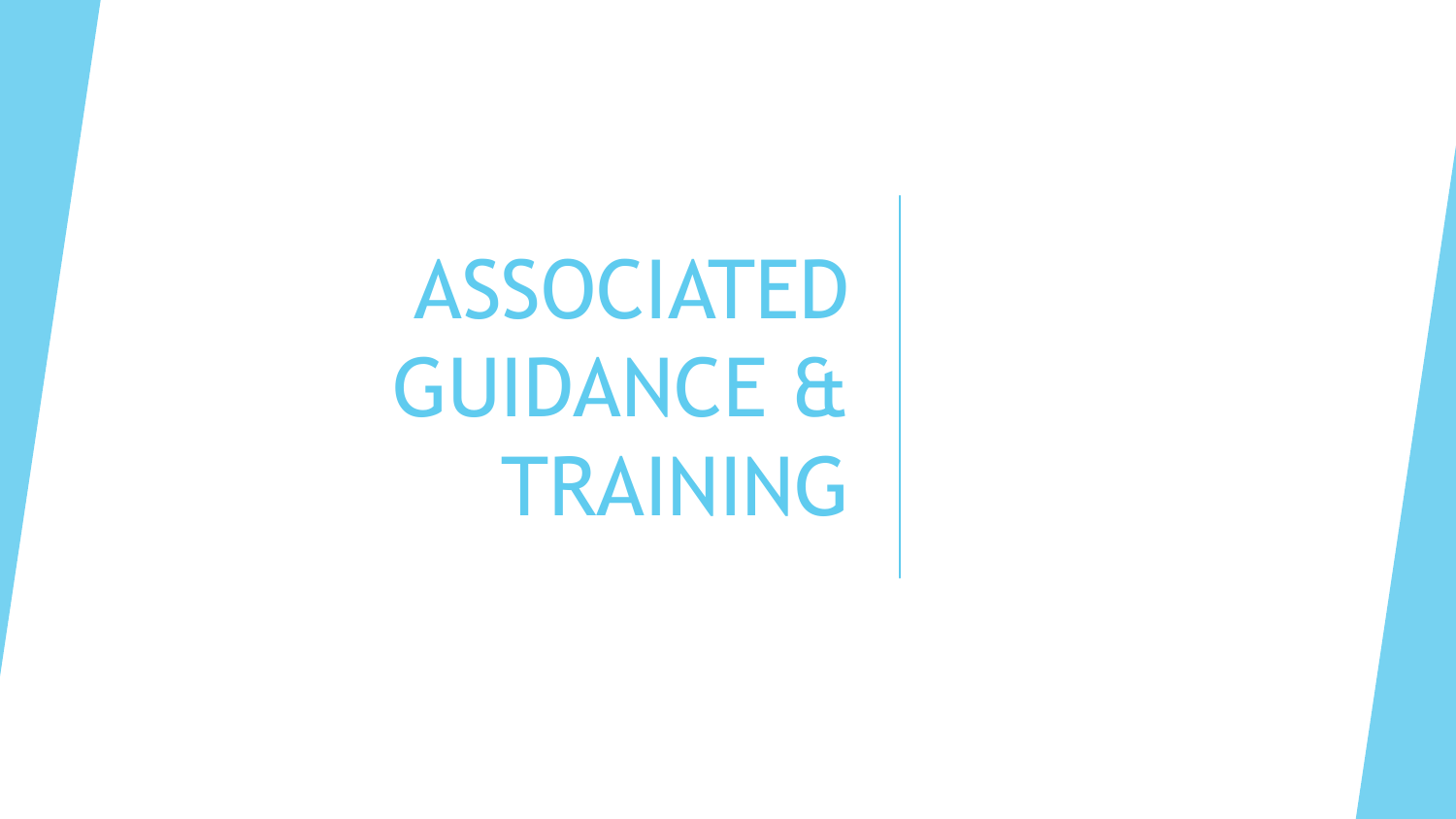# AllergyWise for schools



- This free online e-learning course is designed to ensure that all staff are fully aware of the signs and symptoms of anaphylaxis, how to provide emergency treatment and the implications for management of severely allergic children in school.
- **Topics include:**
- Understanding anaphylaxis in children
- What happens in an anaphylactic reaction
- Common causes of anaphylaxis
- Emergency treatment with adrenaline injectors
- Management of severely allergic children in school, including: practical tips for avoiding a crisis, school trips and healthcare plans
- Staff can work through this course at their own pace, it will take around 45 minutes to complete. Upon successful completion of this AllergyWise course (75% pass rate) you can buy a certificate for £5 plus VAT for proof. There is a link at the end of the course.
- **To register for this course, go to our AllergyWish**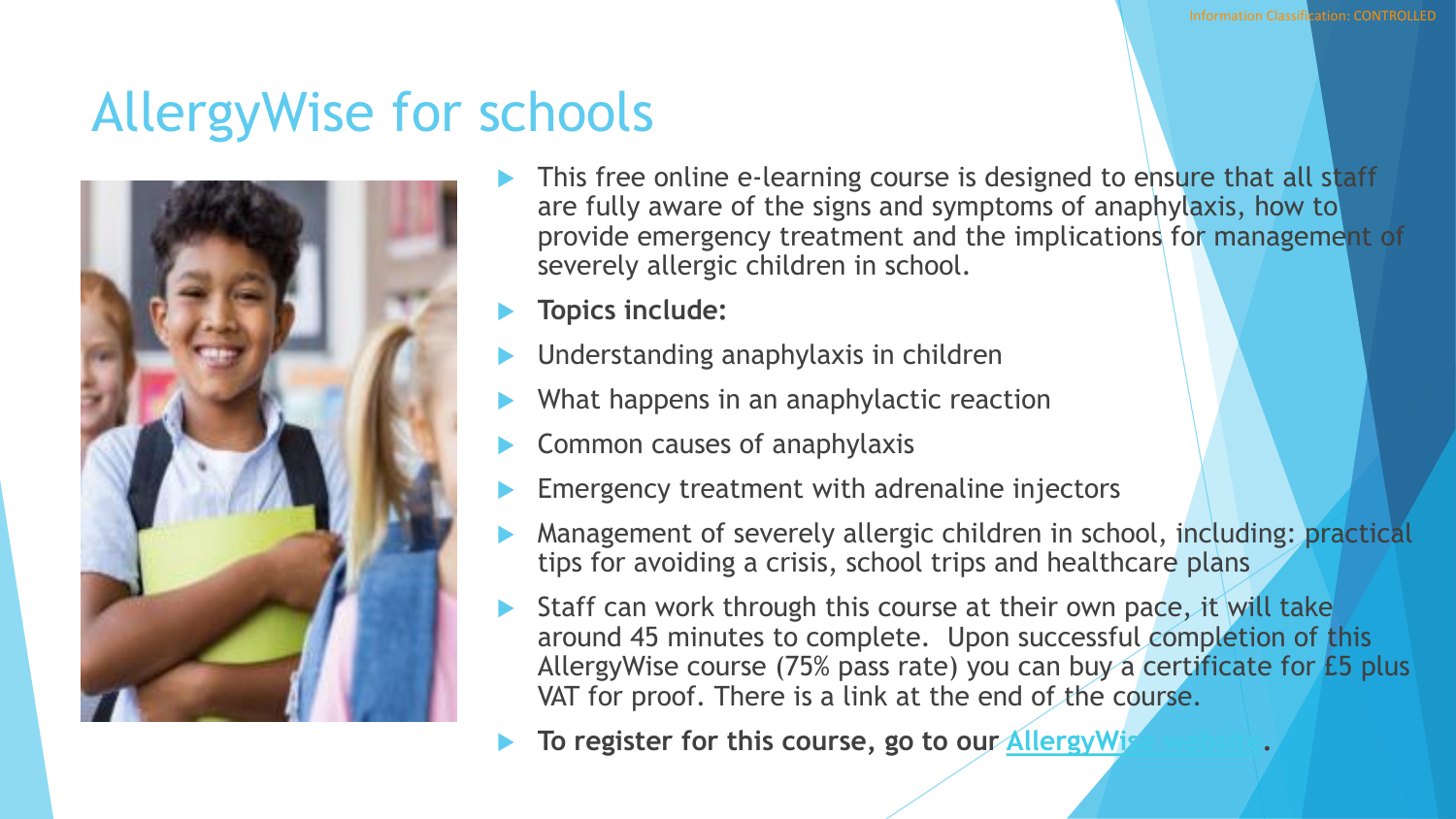#### Spare pens in schools

# <https://www.sparepensinschools.uk/>

- In 2017, the law was changed: the *[Human Medicines \(Amendment\) Regulations 2017](http://www.legislation.gov.uk/uksi/2017/715/contents/made)* now allows schools to obtain, without a prescription, "spare" AAI devices for use in emergencies.
- Not all children with food allergies and at risk of anaphylaxis are prescribed AAIs. These children *can* be given a spare AAI in an emergency so long as :
	- $\triangleq$  the school has a care plan confirming that the child is at risk of anaphylaxis
	- a healthcare professional has authorised use of a spare AAI in an emergency in that child
	- the child's parent/guardian has provided consent for a spare AAI to be administered.



Giving adrenaline can be lifesaving, and should be used at the first signs of anaphylaxis.

IF IN DOUBT, GIVE ADRENALINE.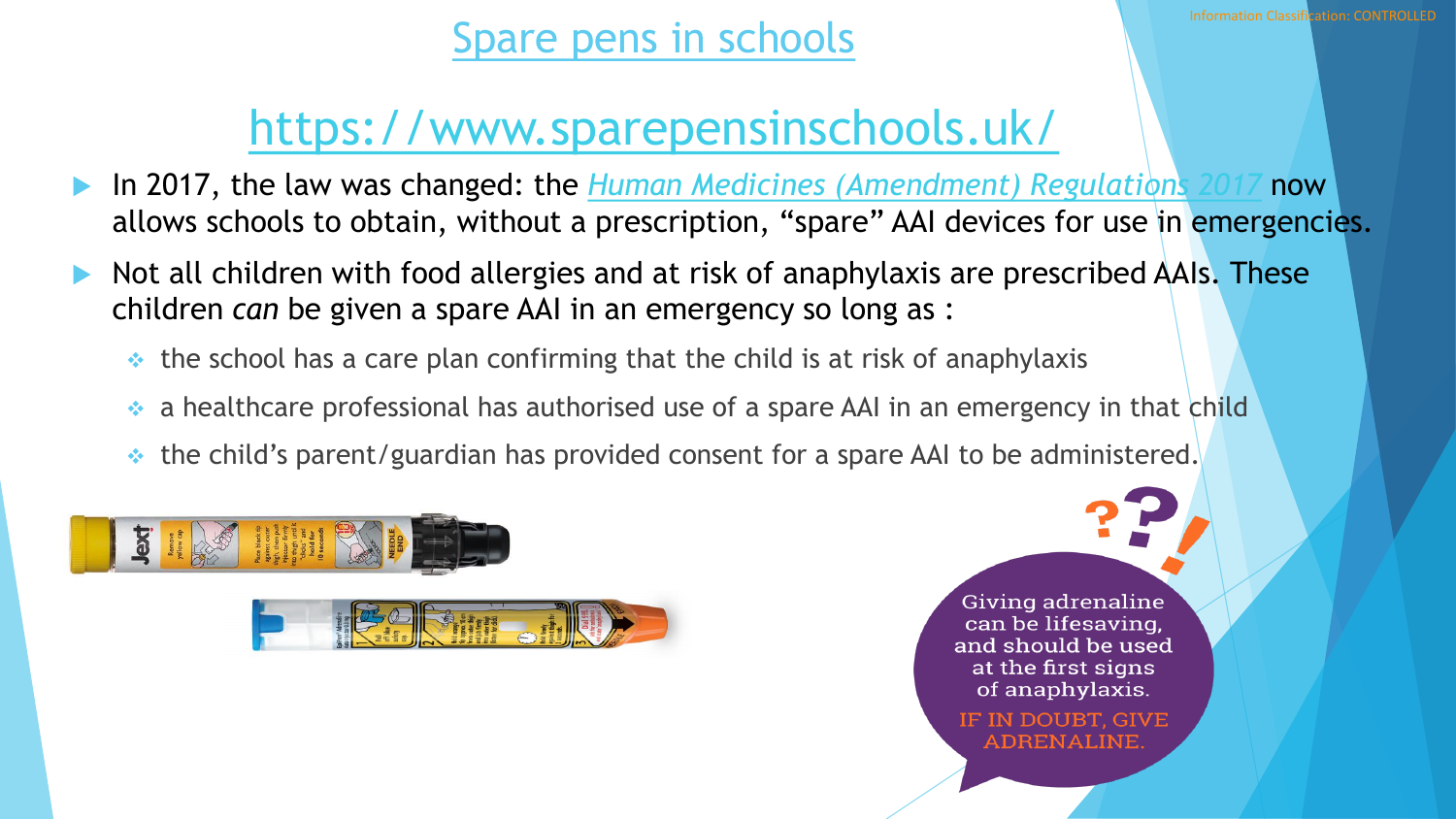**Diabetes:**  *Type 1 diabetes at school: School Pack* This pack helps teachers understand what needs to be in place at school for children with Type 1 diabetes

[https://forms.diabetes.org.uk/get](https://forms.diabetes.org.uk/get-your-schools-pack) your -schools -pack

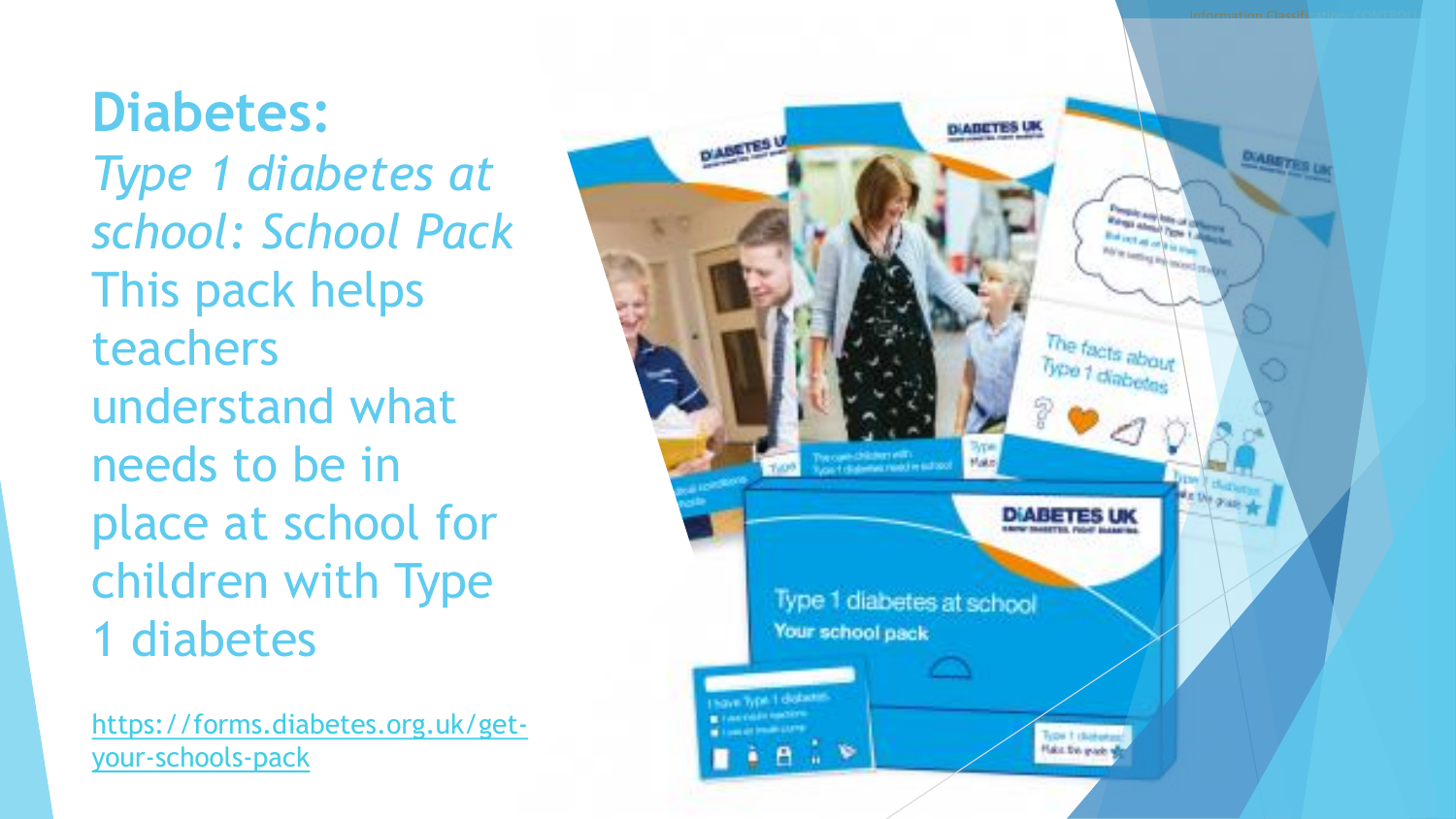#### Epilepsy:

[/](https://learn.epilepsy.org.uk/training-for-schools/) The course takes: 1-2 hours Access the course online from any computer or tablet

Cost: Free

#### **Course overview**

This free online course is designed for people working in schools. It gives you a basic introduction to epilepsy.

#### **Course aims**

Take this course if you want to know more about:

- •Basic facts and figures about epilepsy
- •What to do if a pupil has a seizure at school
- Some issues that affect children and young people with epilepsy

**[https://learn.epilepsy.org.uk/training-for-schools](https://learn.epilepsy.org.uk/training-for-schools/)**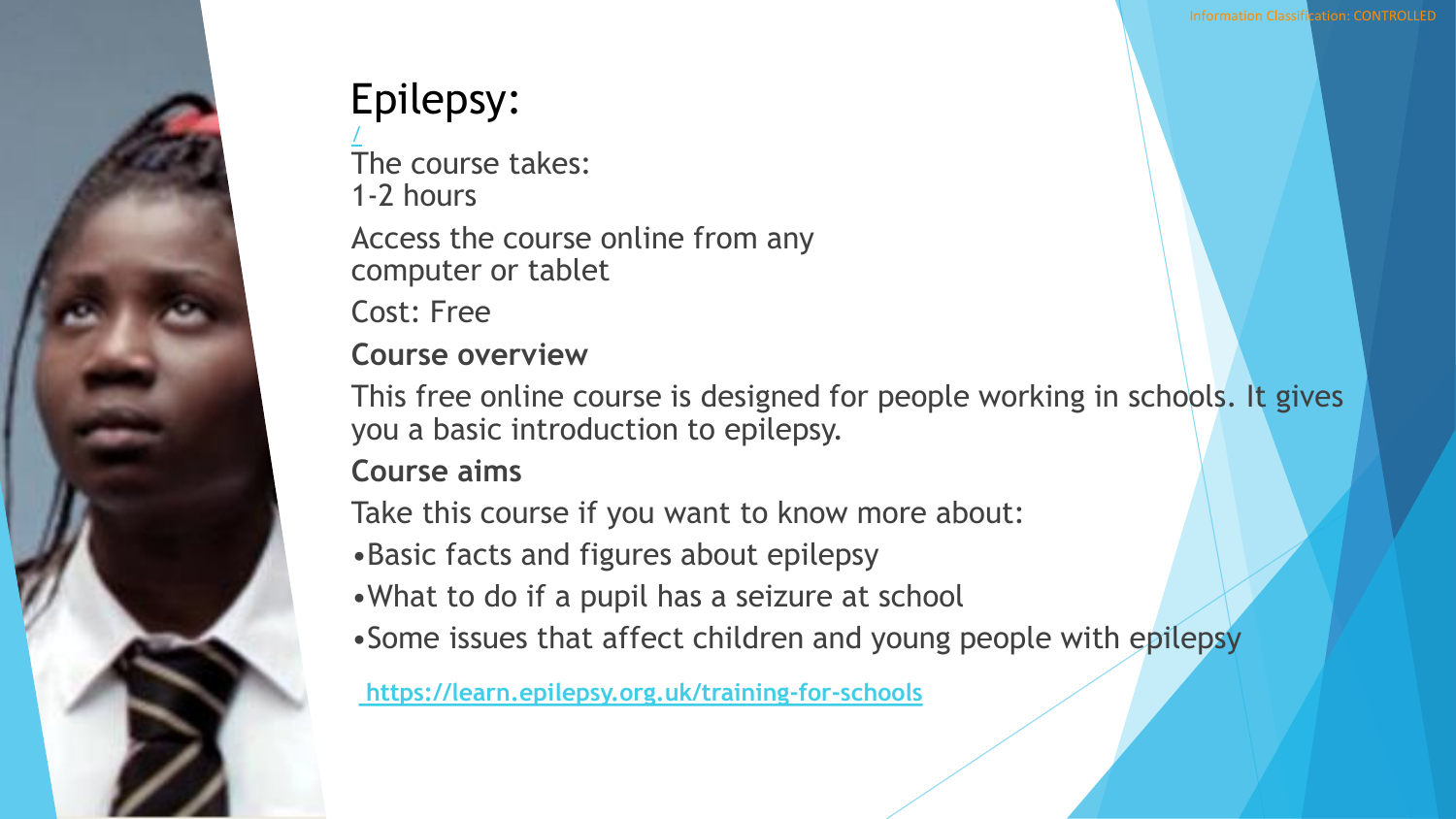# Supporting Childrens Health in schools Asthma Module.



This module aims to help you support children who have asthma by:

- Raising your awareness of the condition and how it's managed
- Exploring plans you may need to ensure that children with asthma in your care are supported
- At the end you will be able to download a certificate of completion for your records.
- The module does not need to be completed in one sitting
- The module will take about 45 minutes to complete.

https://www.supportingchildrenshealth.org/asthma-module-module-module-module-modu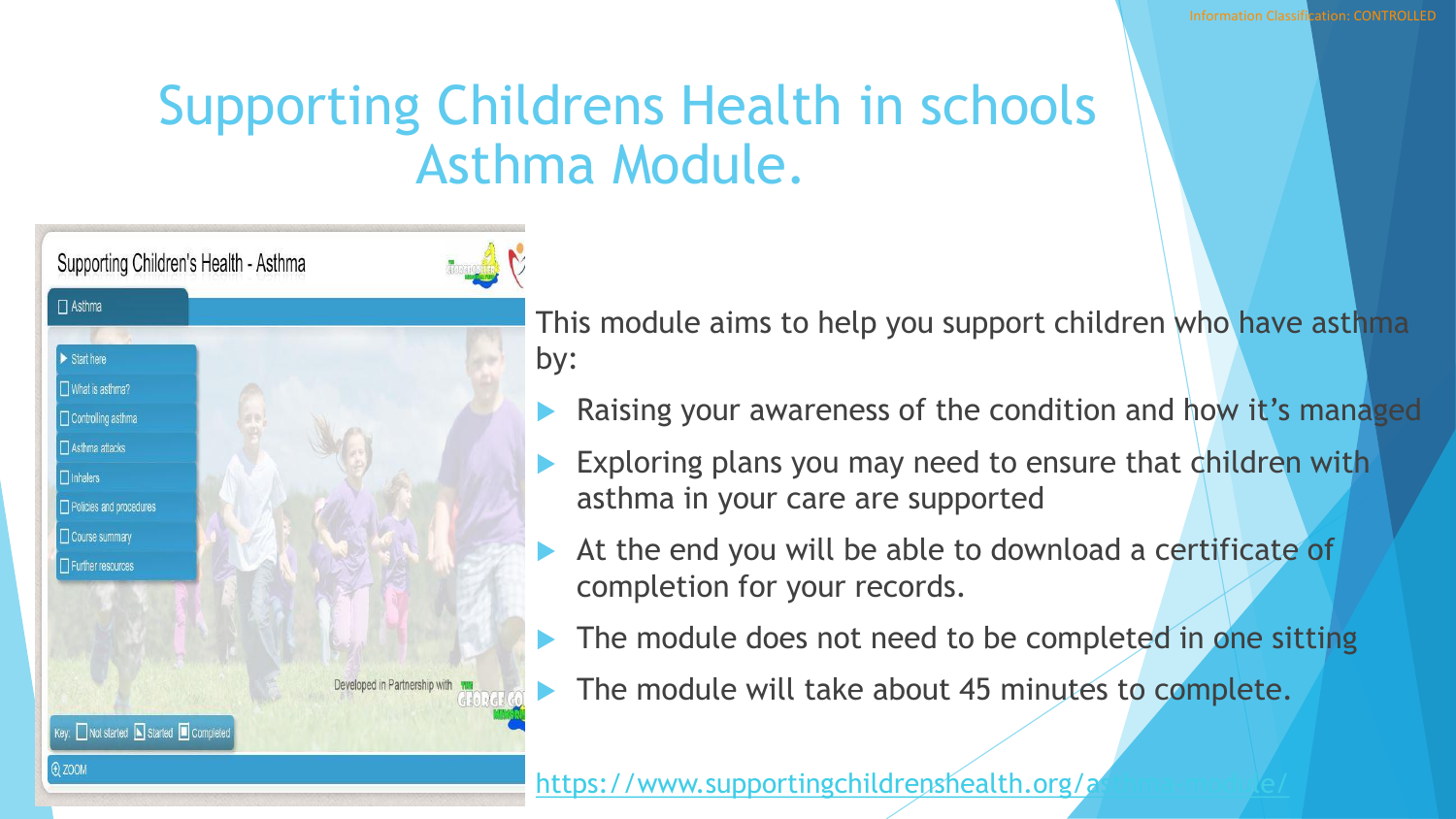# Defibrillators



**Guidance** Automated external defibrilla guide for schools (publishing.service.gov.uk)

#### **Advice on Training**

Home - Injury Minimization Prog for Schools (I.M.P.S.) (impsweb.co.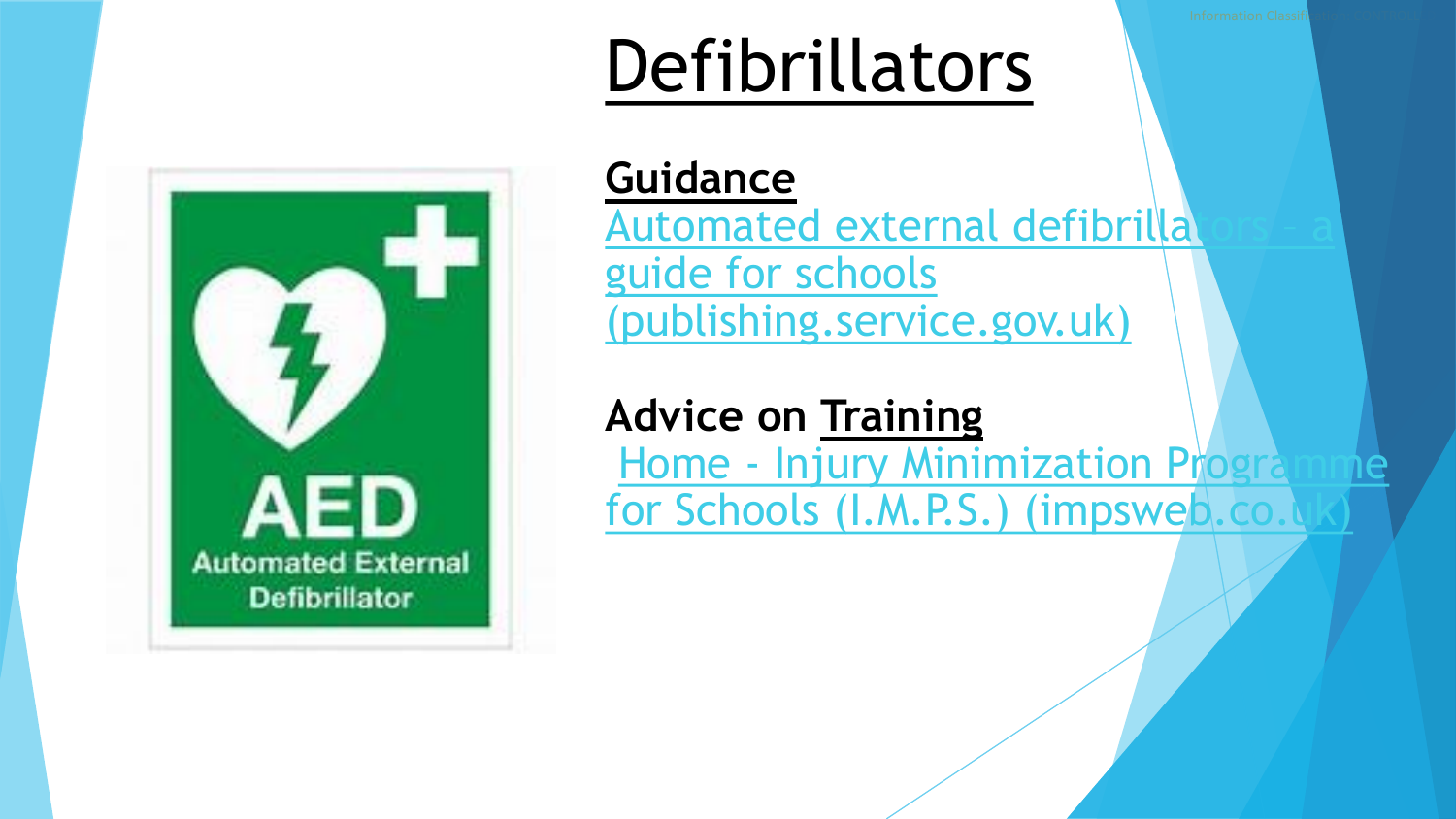# Policy & Guidance

- Special educational needs and disability code of practice: 0 to 25 years : Statutory guidance for organisations which work with and support children and young people who have special educational needs or disabilities (January 2015) [https://www.gov.uk/government/publications/send-code-of-practice-0](https://www.gov.uk/government/publications/send-code-of-practice-0-to-25) to-25
- Supporting pupils at school with medical conditions Statutory guidance for governing bodies of maintained schools and proprietors of academies in England (December 2015)

[https://www.gov.uk/government/uploads/system/uploads/attachment\\_data/](https://www.gov.uk/government/uploads/system/uploads/attachment_data/file/484418/supporting-pupils-at-school-with-medical-conditions.pdf) file/484418/supporting-pupils-at-school-with-medical-conditions.pdf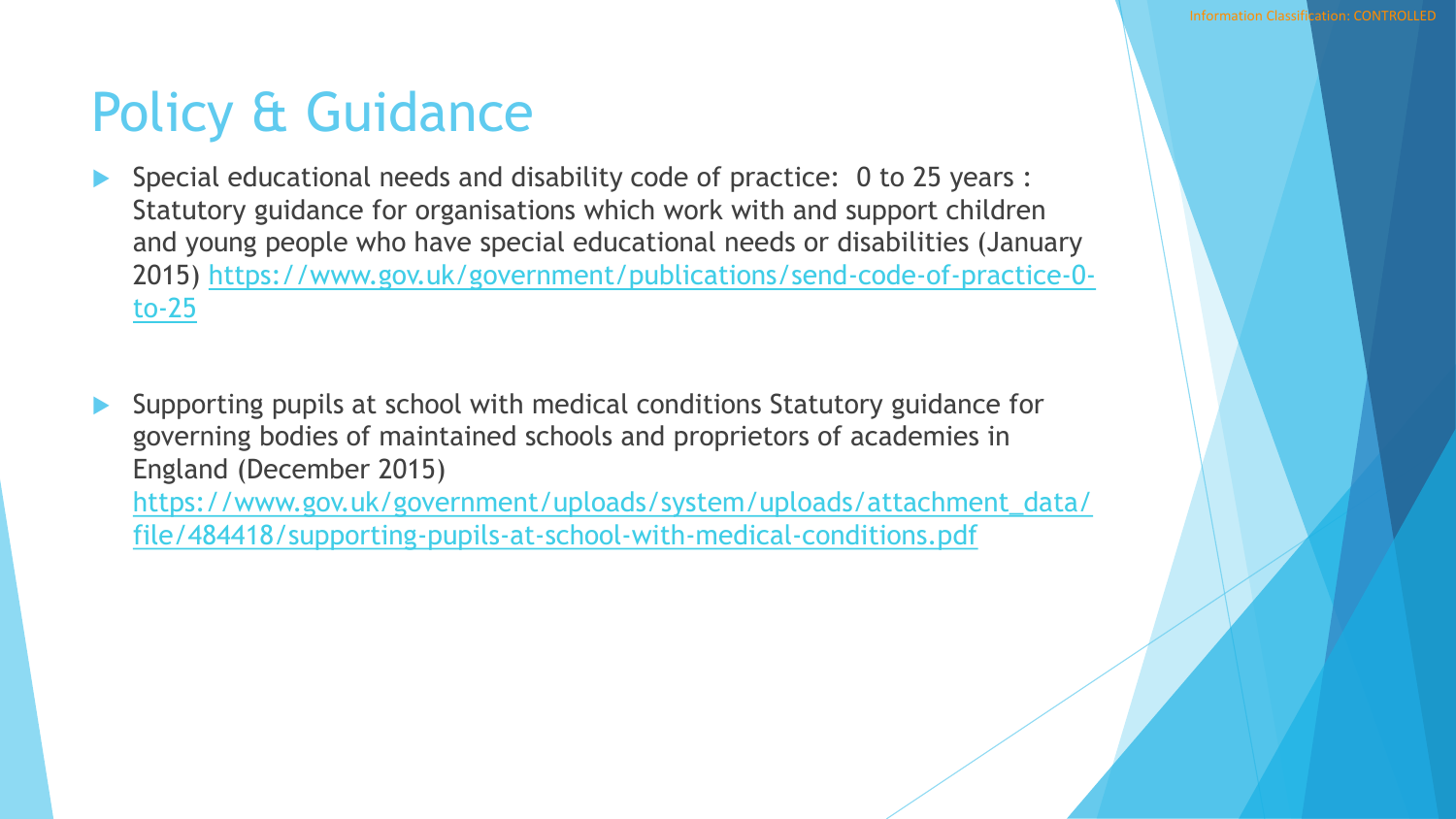# Anaphylaxis

- <https://allergywise.org.uk/course-login/>.
- Schools Home Page [Anaphylaxis Campaign](https://www.anaphylaxis.org.uk/schools/)
- Allergy UK | National Charity | Free Allergy Support & Resources
- [Whole-School Allergy Awareness & Management | Allergy UK](https://www.allergyuk.org/information-and-advice/for-schools/whole-school-allergy-awareness-management)
	- Anaphylaxis: assessment and referral after emergency treatment (The National Institute for Health and Care Excellence, 2011)

[https://www.nice.org.uk/guidance/cg134?unlid=229041](https://www.nice.org.uk/guidance/cg134?unlid=22904150420167115834) 50420167115834

- [Using emergency adrenaline auto-injectors in schools -](https://www.gov.uk/government/publications/using-emergency-adrenaline-auto-injectors-in-schools) GOV.UK (www.gov.uk)
- $\blacktriangleright$  <https://www.sparepensinschools.uk/>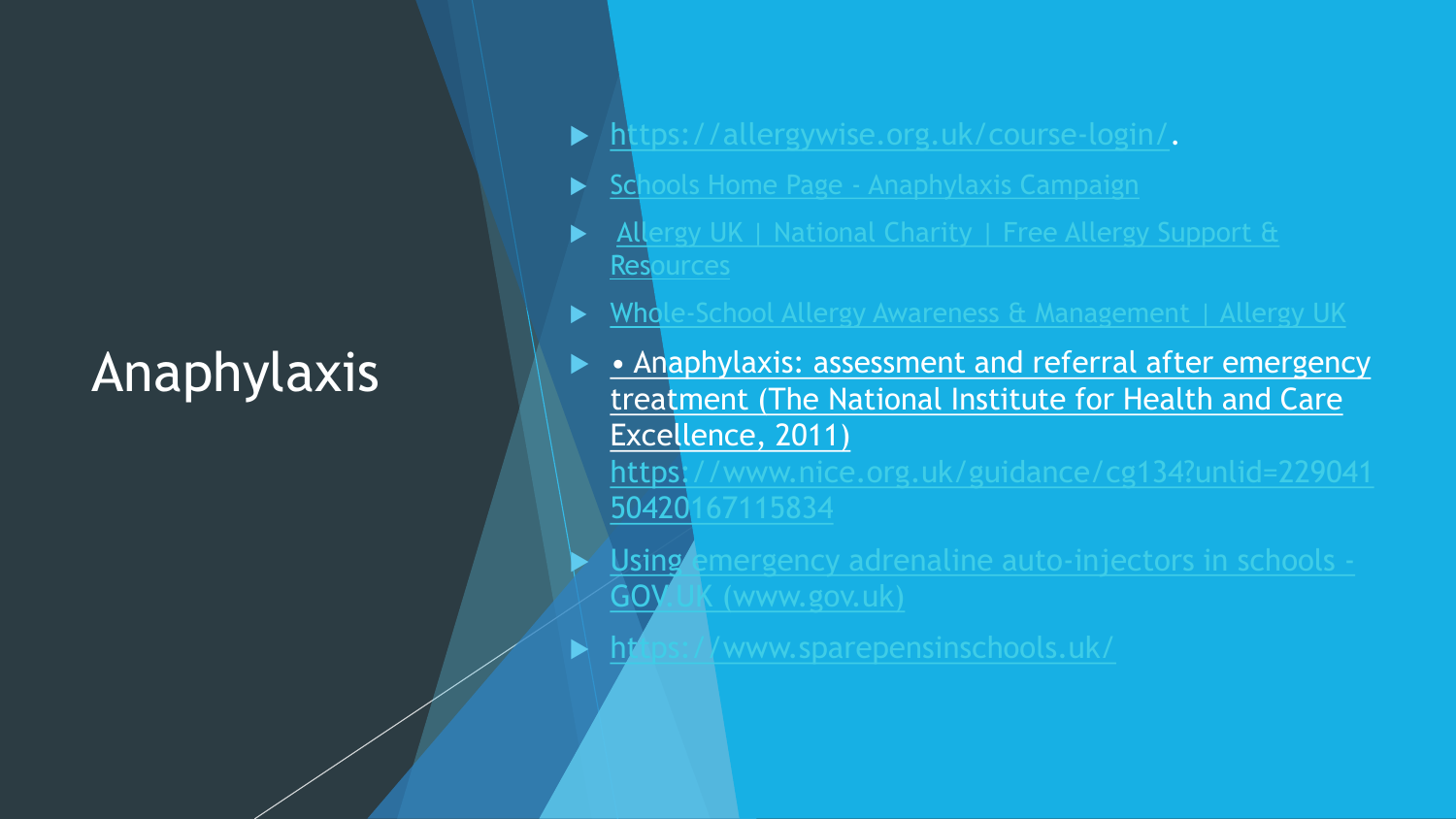# Asthma

Department of Health. (2015) **Guidance on the use of emergency salbutamol inhalers in schools** March 2015.

a/file/416468/emergency\_inhalers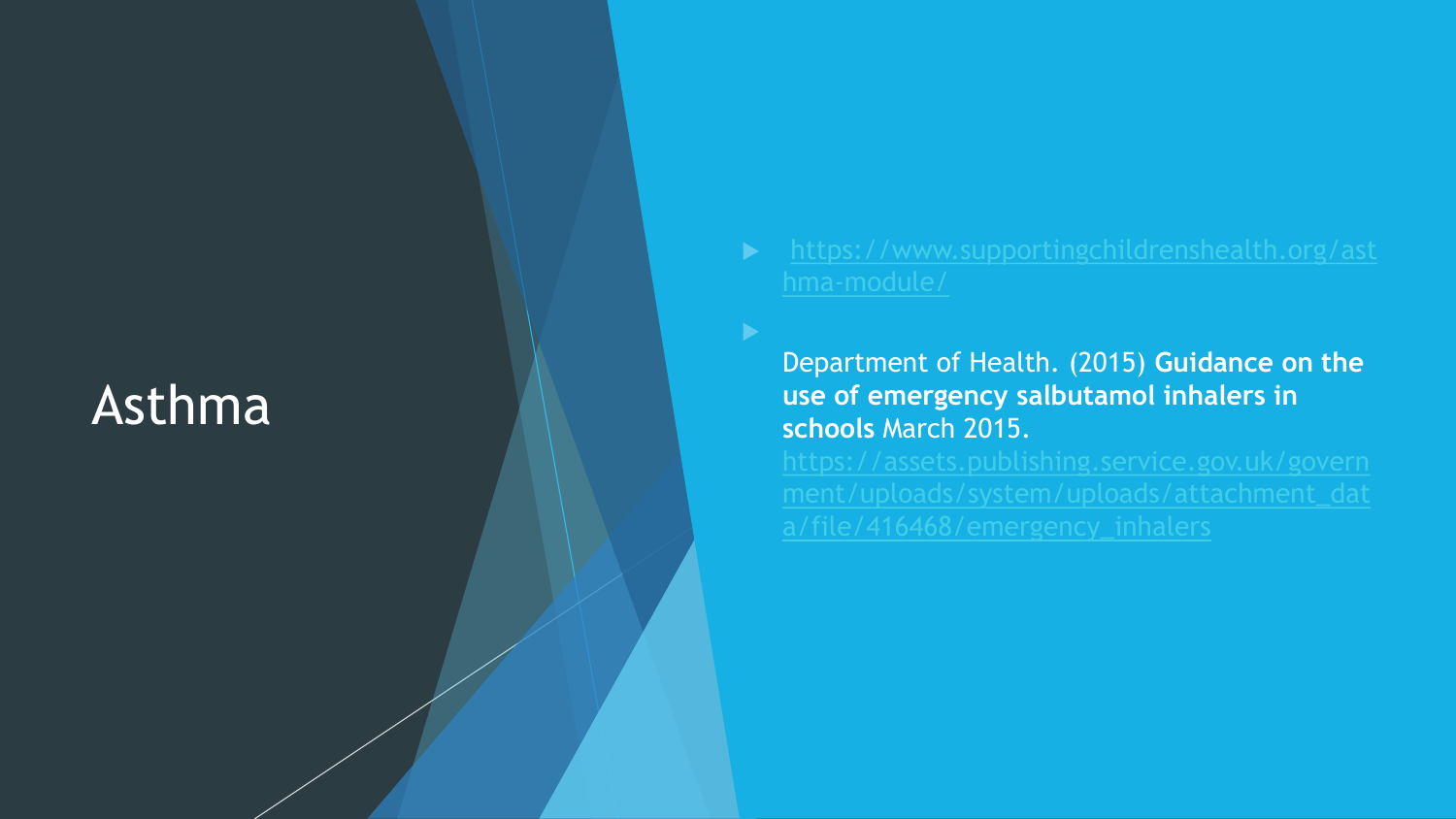# **Diabetes**

- 
-